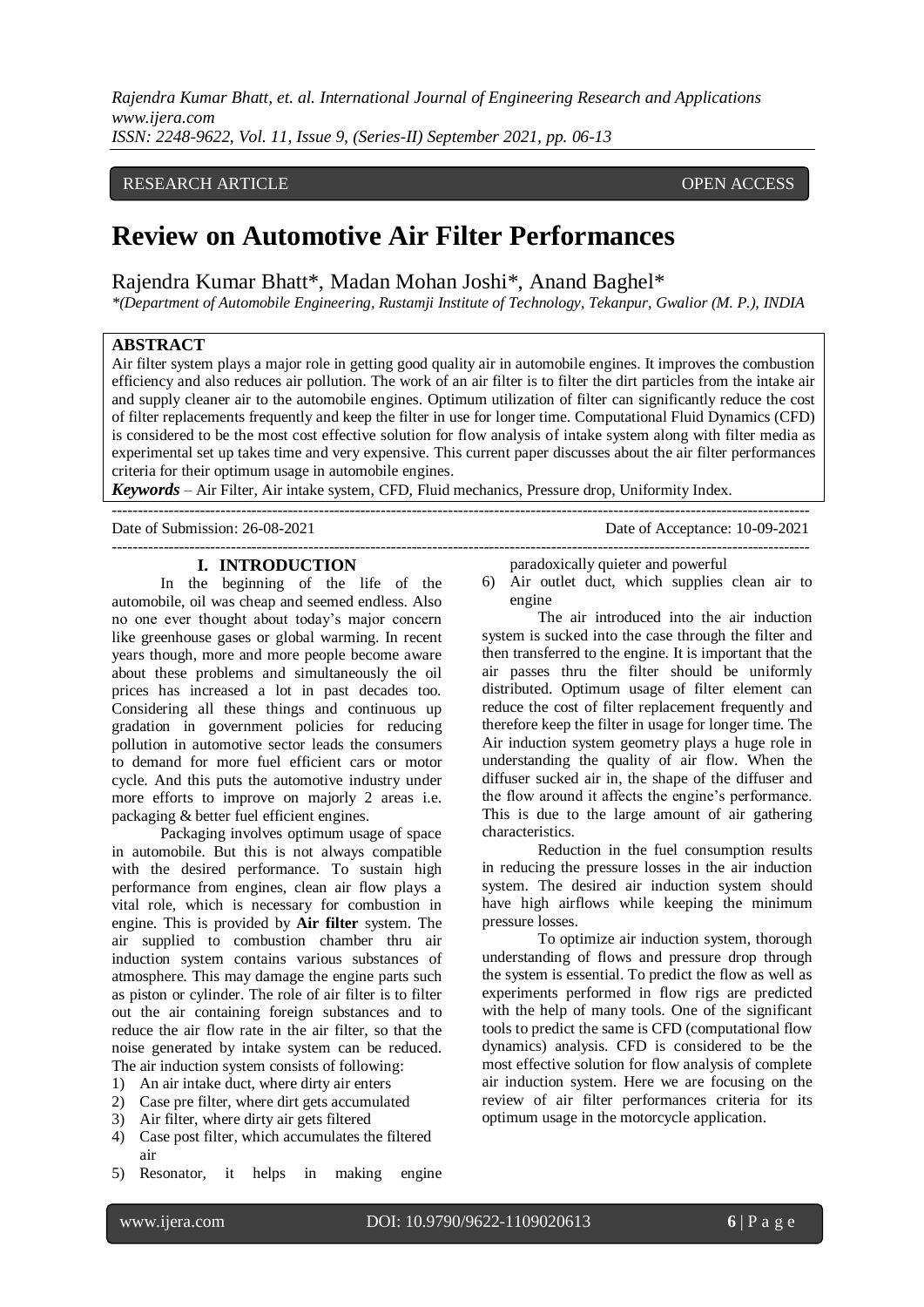

**Fig. 1 Simple structural diagram of an intake system**

# **II. TYPES OF AIR FILTER**

Air filters are mainly classified on the basis of following 2 categories:

## **GEOMETRY BASED CLASSIFICATION:**

- i) Rectangular
- ii) Circular
- iii) Polygon

## **MATERIAL BASED CLASSIFICATION:**

# **i) Foam air filters**

These filters were used in the very beginning. Foam is a very dense material and hence can be used quite efficiently as an air filter and it does filter out air quite efficiently. Even today in many bikes like dirt bikes which have to handle a lot of dirt, foam air filters are used. The main reason being they are efficient and most importantly are washable and reusable. They do not cost a lot, but they are quite expensive compared to paper filters, but they are reusable by washing and hence are quite value for money in the long run. Some of them even come in an oiled variant so that they can work even better since the oil helps capturing more minute particles in it being sticky.

# **ii) Paper air filters**

These are the cheapest, widely used and most easily available filters. Many of the modern single cylinder engines uses this type of filter because it's cheap to get, easy for maintenance and can be disposed off after a certain amount of run depending upon how dirty it has become. Maintenance is very easy because all one needs to do is blow a little pressurized air on it to clear the dust caught in it. These types of filters are not really efficient in very dirty conditions which could cause issues. Hence they are mostly used on commuter's bikes/scooters; which are meant to be used on the highways and regular roads and not for any of the off-roading

bikes because the huge dirt particles would easily clog up the system and could rupture the paper element.

## **iii) Cotton air filters**

These are the best performers and the most expensive in the list. Cotton air filters are actually made of cotton fabric which is strong, breathing material and fine enough to filter the air really well. They are used mainly in the performance bikes because it allows for the best air filtration and that too at a very rapid rate which allows for better performance of the machines. Maintenance of these filters is easy.



**Fig. 2 Types of Air filters**

# **III. DESCRIPTION AND MAIN FUNCTION OF AIS**

The AIS has following basic functions:

- a) To arrest maximum proportion of dust from entering the engine
- b) To offer minimum restriction to the intake air flow to the engine
- c) To have large dust holding capacity to increase the element cleaning interval
- d) Dampen the intake noise by designing the filter to act as a reflection sound absorber

To generate the power to crankshaft; the combustion chamber of engine needs air as well as fuel. The air is guided by AIS to the combustion chamber. Depends upon the type of vehicle; the location of AIS is defined. The amount of air needed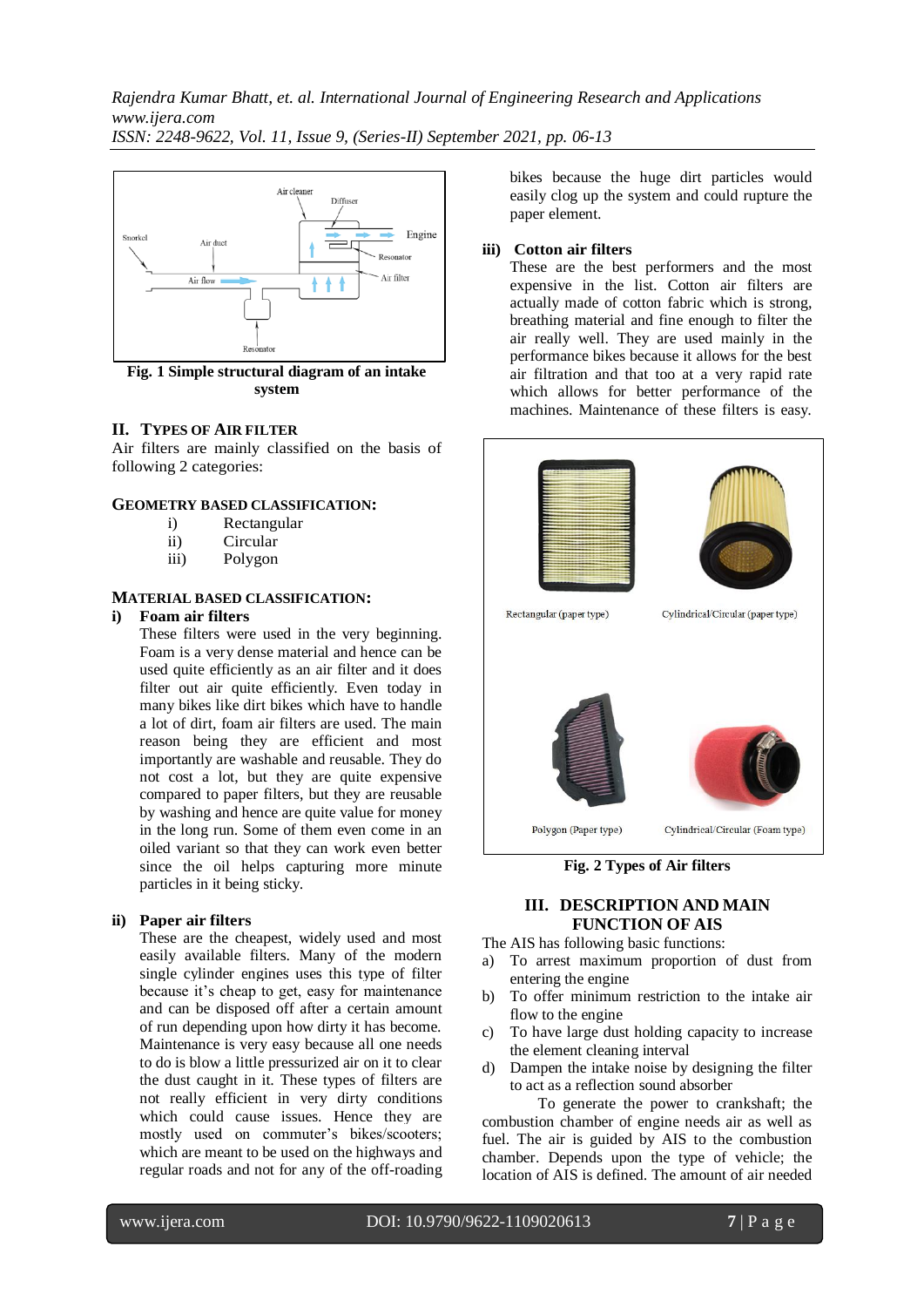in the combustion chamber depends on many factors but mainly it depends on the speed and acceleration of the engine. When the vehicle accelerates from low to high rpm; the fuel consumption is high. And therefore the amount of air (or oxygen) needed inside the combustion chamber is also high. The amount of air is mainly controlled by ECU in the engines.

The second purpose of AIS is cleaning of the incoming air from particles like sand, leaves etc. This is done by using air filter inside the filter box. The standard requirement of air filter filtration is approx. 99.8% of the incoming air. Air filter also helps in reducing the noise from the engine. A concept image of AIS is shown below for understanding point of view where air velocity is denoted by  $U_{\infty}$ . In actual application, the design and layout may differ.[1]



**Fig. 3 Concept image of AIS [1]**

## **IV. LITERATURE REVIEW**

K.L.Srinivasulu [2] describes the design and analysis of air filter by using CFD analysis tool. Here to improve the flow characteristics within the AIS; it was decided to use rectangular type filter and there will be a change on baffle placement inside the inlet plenum of the filter. The result of the analysis shows clearly the large pressure drop was presented with large recirculation zone. But to reduce the large pressure drop in the existed design of filters, the baffle plates are proposed in different positions in order to improve the percentage of reduction in pressure drop up to 14%.

Hoseop Song [3] in his paper describes the optimized diffuser shape to provide the efficient engine. In order to confirm the flow characteristics, flow noise and pressure drop of the air cleaner, a normal air cleaner without shape change was investigated through finite element analysis. The air introduced through the inlet rotates along the wall of the upper box through the filter and shows the shape sucked through the diffuser. Analysis was performed by assuming the flow inside the air cleaner as an incompressible perfect turbulent flow and by using the stabilized and the most frequently employed k-ε realizable model for reproduction of a turbulent flow.

M. R. Chopade [4] also explains in his research paper about the performance enhancement of air filter by optimization of the AIS design. The author studies the reduction of pressure drop across the filter by making the housing eccentric to the casing. Here casing is a cylindrical element used to protect the filter and the housing and provides the annular space for the movement of the air.

Chang Ming Tsang [5] in his thesis investigated the factors influencing the pressure drop and flow pattern across pleated air filters by doing a numerical study. In this with the help of FLUENT and numerical analysis, it is examined the effects of air velocity, geometry, shape and shape of filter pleat on the filter pressure drop.

Below in fig. 4; the pressure drop is compared with the pleat shape and pleat count.



**Fig.4 Pleat shape effect on pressure drop, pleat height 1.3 cm, inlet velocity 1m/s [5]**

M. A. Abd Halim [6] in his paper discusses explicitly the flow characteristics of air flowing inside the air box of a 4-stroke motorcycle and its effects on pressure drop. The direction of the flow is from the atmospheric to the outlet clean pipe connected to the throttle body. A numerical investigation of the flow in the standard air cleaner was conducted using the ANSYS Fluent κ-ω SST turbulence model. The CFD simulation results were validated using a commercial flow bench. The characteristic flow features upon volume in Cubic Feet per Minutes (CFM) changes and the total pressure of air entering the throttle body are the parameters of interest.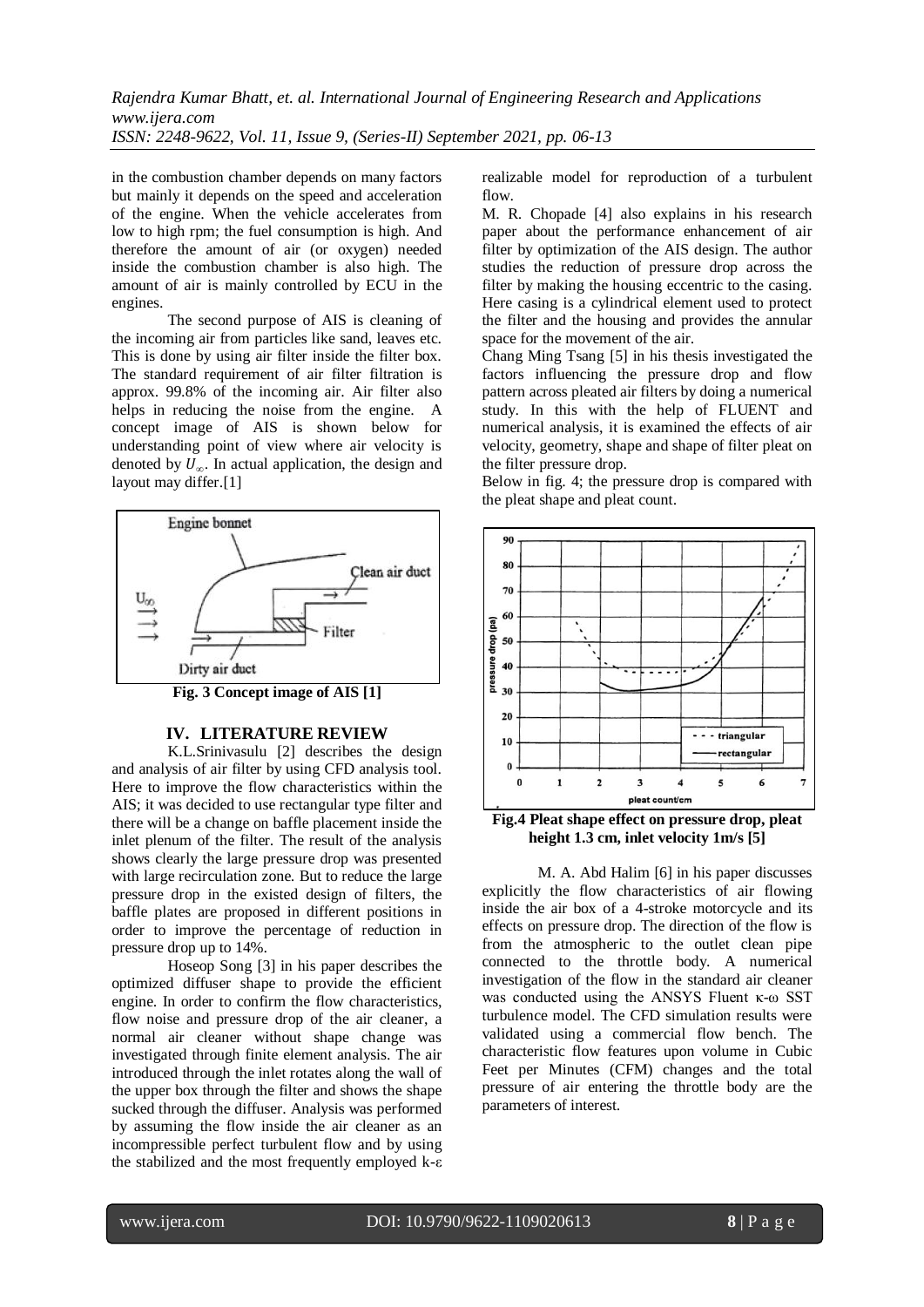The fig.5 shown below is the outcome of the paper. It shows the pressure drop increases as the volumetric air flow rate CFM increases. The pressure drop difference is very small at low CFM.



**Fig. 5 Pressure drop Vs CFM [6]**

R. Manikantan [7] also explain the flow characteristics of the air filter by modeling and analyzing the model thru CFD tool and same has been verified with the experimental set up. The simulation condition is tested over the benchmarked product. And on the basis of constant conditions the simulation results in the deficit on the current design. The intake passage then re-arranged to provide upward tangential motion, which enhanced the removal of largest dust and soot particles effectively by inertial action of the air alone.

The graph shown below (Fig. 6) depicts the pressure drop results comparison between simulation vs experimental data. It shows up to 8 m/s exit velocity the results are reasonable comparable.

However at 10 m/s and 12 m/s; the difference in result may be attributed to the lower resistance offered by permeability factor used in the calculations. It is clear as the velocity increases the pressure also increases.



**Fig.6 Pressure drop Vs Velocity [7]**

Yang An-jie [8] studies about the effects of different air filters on the performance of a single cylinder diesel engine. In this article two types of filters were tested and results compared accordingly. Type A is the traditional one air filter. Type B is the newly designed oil bath type composite air filter. Then the test carried on both the cases including one case, where no filter has been used. The focus is mainly to analyze the maximum engine power, Fuel consumption rates, Exhaust emissions, Smoke emissions, Torque etc. under different test conditions. The test results shows that the newly designed oil bath composite air filters significantly improve the power and economy. And also lowers the emission smoke level. The maximum power increased by 5.5% in type B air filter.

G. Nagarajan [9] presents a numerical study of air filters used for off highway vehicles. The tool used for the analysis is FLUENT. Mainly 2 filters are used in off highway vehicle i.e. primary and secondary air filters. The pressure drop observed in the filters is well agreed thru the experiments too. Primary filters are cyclonic type filters while the secondary filters are consist of filter medium for fine dust similar to a single cylinder engine air filters. The primary filter geometry is modeled in detail; whereas for secondary air filter, it is modeled as porous filter medium. The results mainly in term of pressure drop w.r.t. flow velocity are shown below (Fig. 7). The same results are comparable with the experimental values.



**Fig.7 Pressure drop values for different flow velocities [10]**

George A Brown [10] in his paper compared the simulated and measured pressure drops for heavy duty air filters. K-ɛ turbulence model has been used to solve the governing equations of air flow in the passages. Also this paper states the reduction in the development cost of the filter by using the CFD tool for analysis rather than experimental set up every time. In first phase of the program, it is important to develop a filter medium model which can take the input data of fiber, proposed medium processing etc. and predict the medium characteristics. In the second phase, it is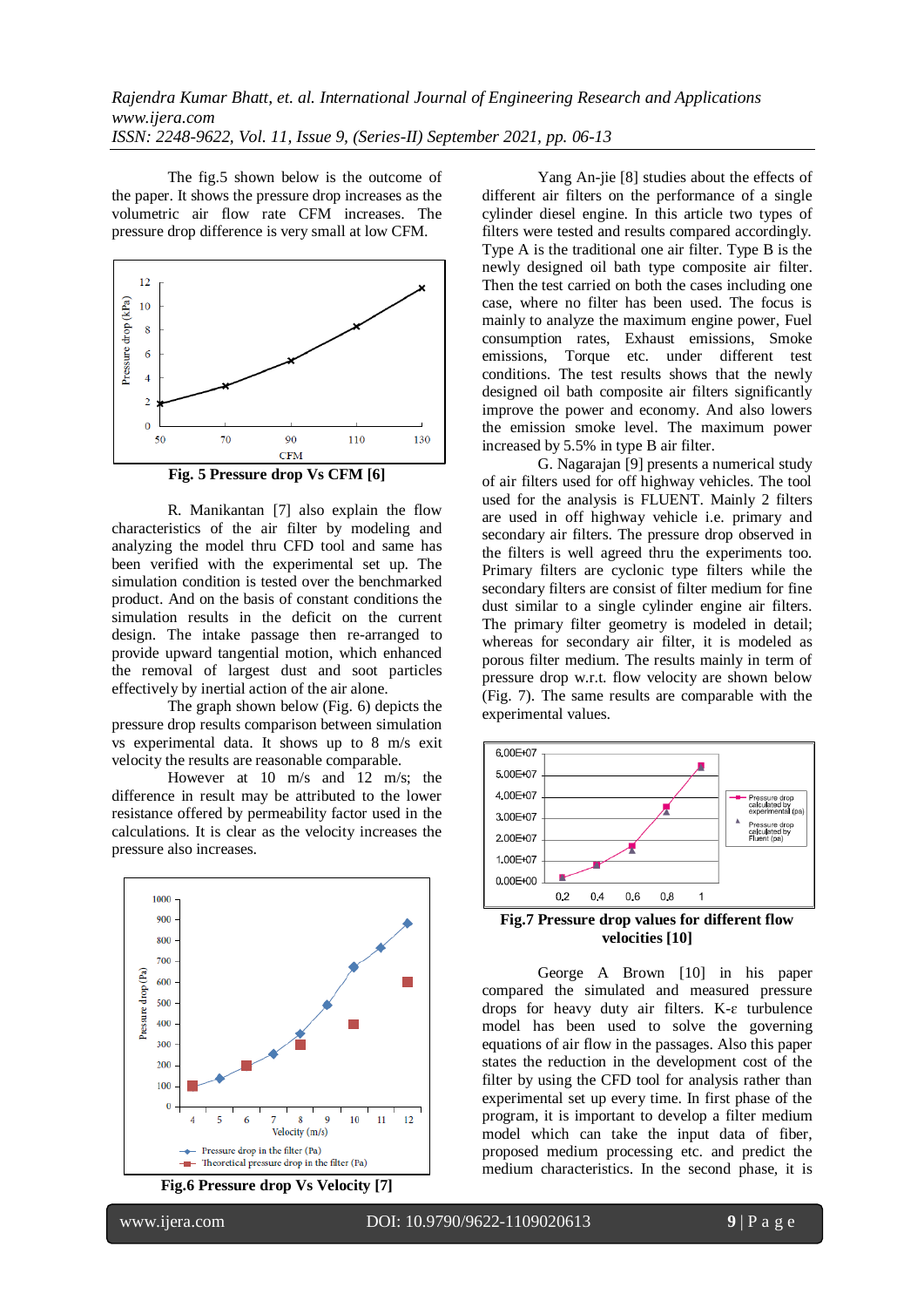*Rajendra Kumar Bhatt, et. al. International Journal of Engineering Research and Applications www.ijera.com ISSN: 2248-9622, Vol. 11, Issue 9, (Series-II) September 2021, pp. 06-13*

required to develop a pleated structure model which can take input data in the medium together with geometry data on the structure to predict the cartridge characteristics. The detailed structure of both filters used in this program is also mentioned. With the geometrical details of both the filters mentioned in the paper; the static as well as stagnation pressure drop comparison (Simulation Vs Experimental) data is provided below.

The filter model used to predict the pressure drop employs a turbulent flow model everywhere except for the cartridge. For cartridge the Darcian material model has been used. The boundary conditions are defined in [10]. By execution of the same; the results predicted.

Xinpeng Wang[11] discussed about the relationship between filter efficiency and pressure drop with the porosity, fiber diameter and thickness of filter. And it found in the study that filter efficiency has an exponential relationship with the porosity, fibre diameter and thickness of filter. However pressure drop has a linear relationship with filter thickness but exponential relationship with filter porosity and fiber diameter.

Lizheng Ma [12] performed a simulation based flow optimization of Diesel particulate filter (DPF) system. Mainly in this study the geometry & swirl component of the inlet flow is optimized to improve flow uniformity of filter and to decrease overall pressure drop. In the study, the diameter of the filter, inlet and outlet pipes are standard. Therefore the geometry of the cone (it joins the inlet and outlet pipes to the cylindrical filters) can be optimized to increase the use of the filter.

In this paper, the filter is assumed to behave as an isotropic material and therefore the Darcy's law easily conveniently utilized. Flow distribution and pressure drop across the system are the main parameters other than the filter that affect the performance of DPF system. As discussed, the size of the filter and diameter of inlet and outlet pipes are fixed. Therefore, only the geometry of the cone diffuser and nozzle can be optimized to increase the use of the filter.



**Fig.8 Contours of the stream function in the original DPF system [13]**

In Fig. 8; it clearly shows that due to sharp corners, the flow separates and creates vortices. This recirculation zone reduces the effective working area. The air flows at higher velocity in the center and lower velocity near the walls through the filter. This non- uniform of flow reduces the filter's utilization area. Due to this the pressure drop is reduced very rapidly along the axis due to the filter.

However the DPF system with USF (Unipolar sigmoid function) shape improves the flow uniformity in this system. In this system, to modify the sharp corners into smooth corners results in better uniform flow. The streamlines follow the shape and no recirculation zone is generated.

R. D Sabnis [13] understands and studied regarding the problem in performance repeatability measurements in the panel filter universal test housing specified by the SAE J726 air cleaner test code. During trails; it has been noticed that the flow inside the housing was very turbulent, recirculating and separated from the walls. The filter received non uniform flow velocities. The center of filter received higher velocities than the sides. Calculations predicted that for larger particles the filtration efficiencies for uniform flow distribution are better than non uniform flow distribution. For small particles the filtration efficiency decreases for the uniform flow distribution.

The objective is to calculate the filtration efficiency with different sizes of particles being filtered by clean filters subject to uniform as well as non uniform measured flow distribution. The three important mechanisms of filtration are also explained as below:

- **Diffusive filtration:** In this process the particles settle down on the fibers due to Brownian motion; known as diffusive filtration. Applicable for particles below 0.2 microns.
- **Interception filtration:** In this a particle following the streamline of fluid flow gets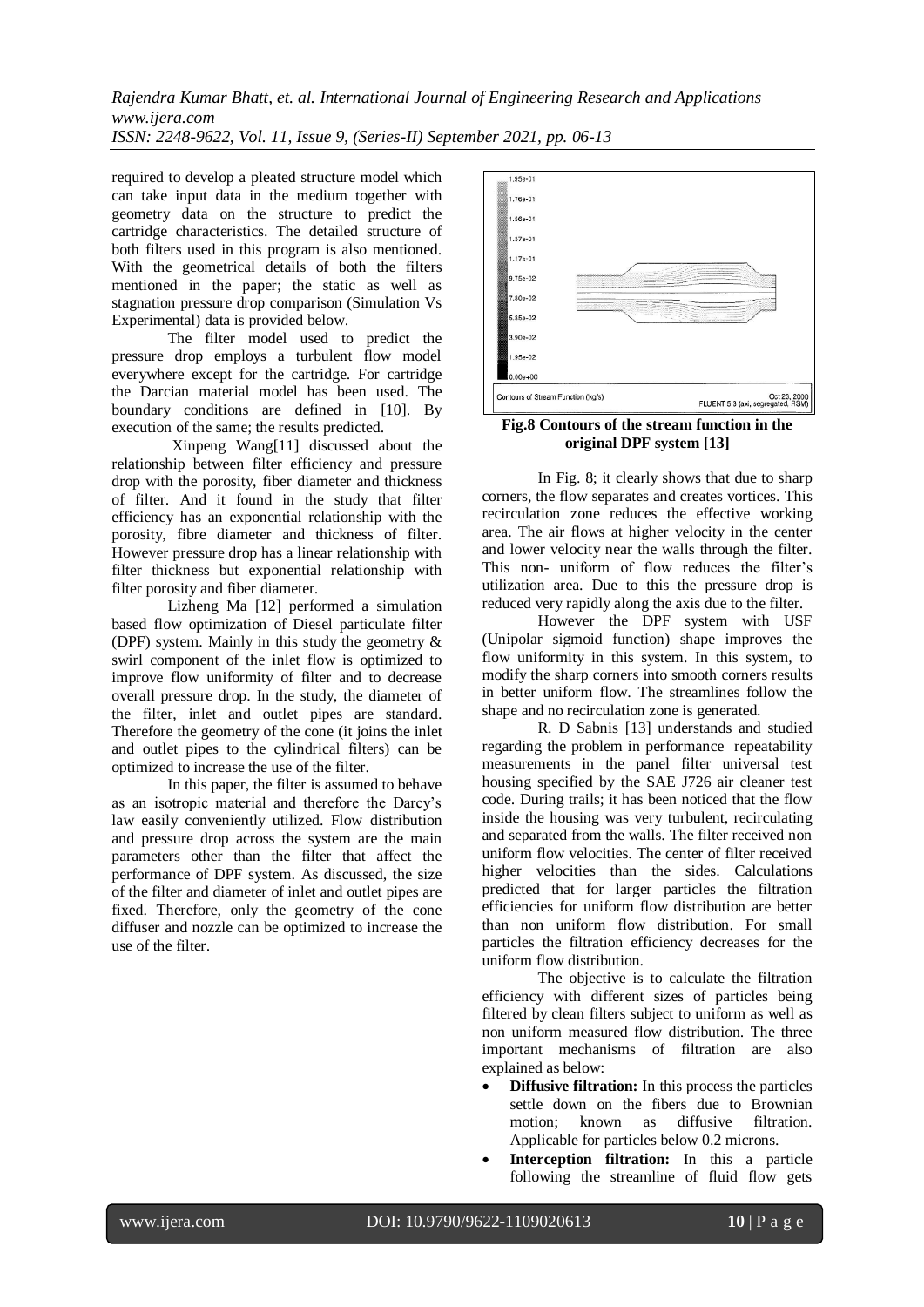attached to the fiber and separated from the flow. The mass is ignored, if interception filtration considered alone.

 **Inertial Impaction:** If a particle with inertia deviates from the flow streamline due to its inertia and intercepts a fiber; then it is termed as inertial impaction. If assumed it alone, then the particle mass is assumed to be concentrated at a point. However the particle size is ignored.

AL Sarkhi [14] also describes the filter housing design optimization with improved performance and filtration efficiency. In this the filter housing geometry has been designed optimally to provide a user specified velocity distribution through the filter. Controlled flow filed across the filter can improve the filter efficiency. A computational optimization method is used to minimize the pressure drop variation along the filter by modifying the geometry of upper wall of the housing. For viscous laminar flow, the CFD calculations performed in the upstream and downstream of the filter by two dimensional Navier Stoke's equations. The upper wall profile has been numerically changed results in the repetition of CFD computations and the re evaluation of pressure drop until an optimum configuration is achieved. The optimization results produced a pressure drop, which is very close to the specified uniform distribution.

With the defined filter housing configuration and the boundary conditions the CFD calculations as well as experimental tests done. The pressure drop across the filter is a function of flow rates at all the ports along the filter.

Xiaogang Zhang [15] studied the numerical optimization of the flow uniformity inside the DPF. To achieve the desired performance and life of filter system, the uniform flow inside the filter system is critical. This study mainly focused on the effects of spiral rib inside inlet tube, inlet and outlet cones, length and angle of inlet cone. By adding single spiral in the inlet tube in front of diffuser (inlet cone) shows no improvement in uniformity flow. The results get even worse by adding single deeper rib. On the contrary, the pressure drop increases rapidly. The flow uniformity index could be improved by increasing number of ribs and this leads to higher pressure drop than that of without spiral rib but much lower in comparison to single rib geometry. The inlet cone has more effect on uniformity index in comparison to outlet cone on the basis of results.

Hongliang Wang [16] also explained about the numerical based analysis to study about the flow characteristics of the filter system due to the front intake pipe. The original model has been analyzed numerically and then on the basis of the results a new proposed model analyzed for better results. And it was found that the flow characteristics have been improved significantly.

The pressure drop in improved profile is lower as compared to the initial model. The pressure drop before improvement was 1880 Pa; which comes to 444 Pa after the improvement in intake pipe. Also the pressure distribution is more uniform. Based on the numerical analysis; the pressure drop significantly reduced, the intake resistance is also reduced and the internal flow movement is more in line with the flow characteristics of the gas.

There is also a strong back flow at the entrance corner of the model, and local negative pressure still exists. This will produce a further resistance loss. To improve the intake resistance and the flow characteristics, there is still further optimization required in the inlet pipe.

Han Bo Ronald Gan [17] describes about the improvement of AIS for the proton iris vehicle. A turbulent flow is caused due to the geometry of the air box and air filter. This turbulent flow results in the pressure drop within the air box; which would lead to a decrease in the performance of the engine. The simulation is done in simulation software with complete AIS while the pressure drop within this flow was observed and analyzed. And these simulation results are compared with the experimental data and the simulation results were found within the acceptable limits. To solve the pressure drop problem inside the air box, the hypothesis was made that the geometry of the AIS is the root cause of pressure drop and it occurs where the flow begins to transform from laminar to turbulent. Three design improvements have been made to the existing AIS design and were simulated. The simulation results show an improvement of about four percent for the 1st design, three percent for the 2nd design and two percent for the 3rd design improvement.

# **V. CONCLUSION**

From the review of literature, different findings are concluded as mentioned below.

- $\triangleright$  Air filter is the integral part of AIS that helps in the filtration of air for better combustion of fuel in the combustion chamber of automobile engines.
- $\triangleright$  Air intake through the Bell mouth of inlet pipe results in low acoustic and pressure drop.
- Parameters affects the air filter performance are as:
	- Shape of the air filter & filter pleat
	- Position/geometry of the air filter or AIS
	- Material of the filter element
	- Air velocity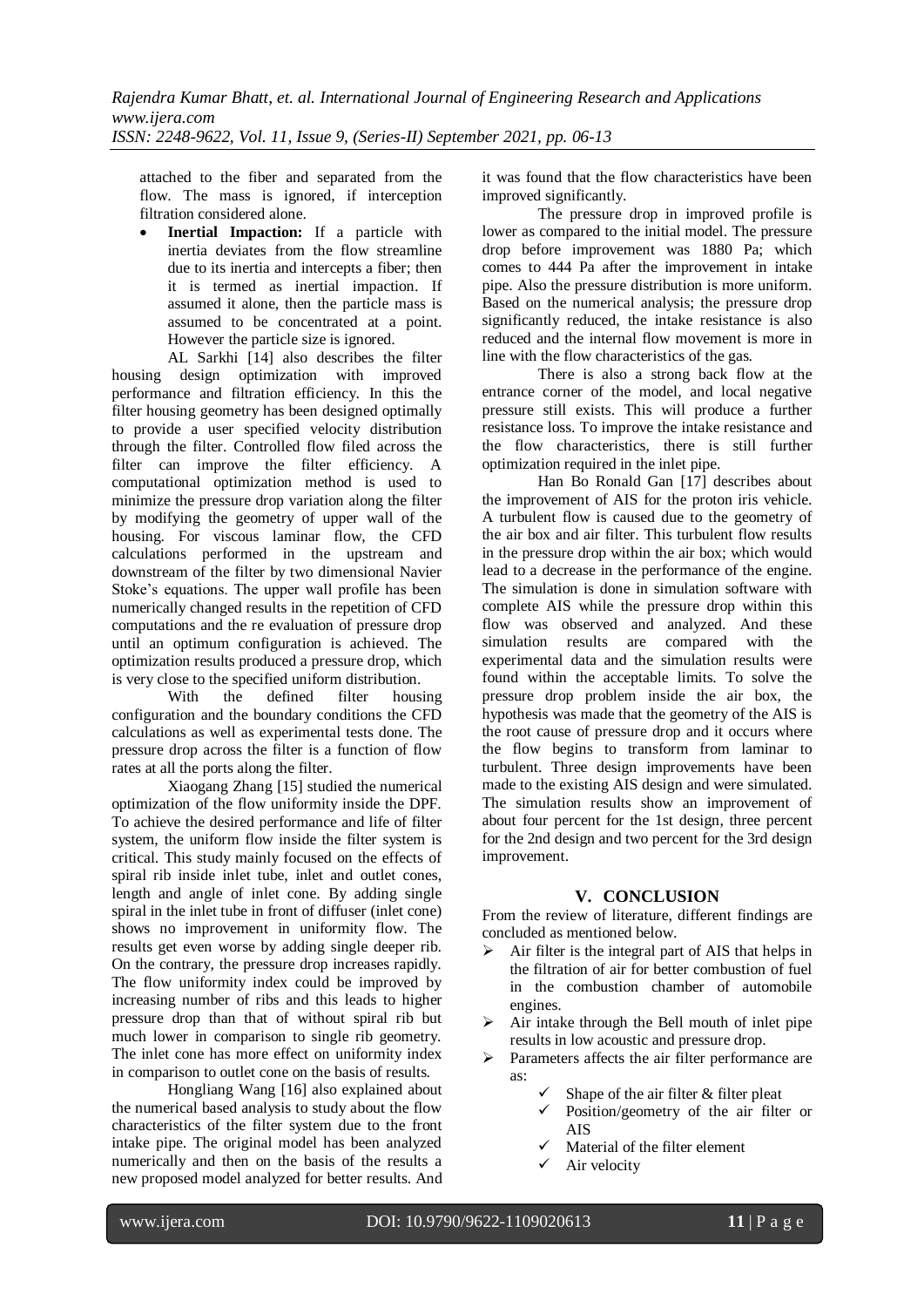*ISSN: 2248-9622, Vol. 11, Issue 9, (Series-II) September 2021, pp. 06-13*

- $\checkmark$  Cross section and area of inlet pipe for air flow
- $\triangleright$  The pressure drop increases as the volumetric air flow rate CFM increases
- $\triangleright$  Higher velocity air into the filter results in aerosol particles penetration into the filter element. This results in the drop of filtration efficiency and therefore higher pressure drop across the filter.
- $\triangleright$  Higher flow velocity at exit results in higher pressure drop however at lower flow velocity the pressure drop is also reduced.
- $\triangleright$  Due to larger particles penetration into the filter, the filtration efficiencies for uniform flow distribution are better than non uniform flow distribution. For small particles the filtration efficiency decreases for the uniform flow distribution.
- $\triangleright$  Pressure drop has a linear with the filter thickness but exponential relationship with filter porosity and fiber diameter.
- $\triangleright$  The flow uniformity index could be improved by increasing number of ribs in the inlet tube and this leads to higher pressure drop than that of without spiral rib but much lower in comparison to single rib geometry.

## **REFERENCES**

- [1] K. Fridolin, "CFD for air induction systems with OpenFOAM," 2012.
- [2] K. L. Srinivasulu, D. Srikanth, K. Rafi, and B. Ramanjaneeyulu, "Optimization of Air Filter in an Automobile Diesel Engine by Using CFD Analysis," *IOSR J. Mech. Civ. Eng. e-ISSN, vol. 13*, no. 2, pp. 78–89, 2016, doi: 10.9790/1684-1302027889.
- [3] H. Song, B. Yang, and H. Cho, "A study on the optimum shape of automobile air cleaner diffuser," *Int. J. Appl. Eng. Res., vol. 12*, no. 12, pp. 3377–3381, 2017.
- [4] M. R. Chopade, A. P. Valavade, S. H. Barhatte, M. Engineering, and M. I. T. College, "Performance enhancement of air filter by design optimization" *International Journal of Advanced Engineering Technology, vol. III, Issue I, Jan-March,2017/68-70.*
- [5] I. Engineering, "Analysis of pleated air filters using computational fluid dynamics," 1997.
- [6] "Experimental and Numerical Analysis of a Motorcycle Air Intake System Aerodynamics and Performance Experimental and Numerical Analysis of a Motorcycle Air Intake System Aerodynamics and Performance," no. December, 2020, doi:

10.15282/ijame.17.1.2020.10.0565.

- [7] R. Manikantan and E. J. Gunasekaran, "Modeling and Analysing of Air Filter in Air Intake System in Automobile Engine," vol. 2013, 2013, doi: 10.1155/2013/654396.
- [8] A. J. Yang, Z. J. Song, J. W. Yang, and C. J. Zhao, "Effect of Air Filter on Performance of S1110 Diesel Engine," *IOP Conf. Ser. Mater. Sci. Eng., vol. 688*, no. 2, 2019, doi: 10.1088/1757-899X/688/2/022050.
- [9] G. Nagarajan, S. M. E. Kumar, and D. G. R. Chowdhury, "CFD Analysis of Air Filters for an Off-Highway Vehicle," *SAE Tech. Pap., vol. 2007*-Janua, no. January, 2007, doi: 10.4271/2007-26-048.
- [10] G. A. Brown et al., "Pressure drop and flow characteristics for clean heavy-duty air cleaner," *SAE Tech. Pap., 1987*, doi: 10.4271/872219.
- [11] X. Wang, K. Kim, C. Lee, and J. Kim, "Prediction of air filter efficiency and pressure drop in air filtration media using a stochastic simulation," Fibers Polym., vol. 9, no. 1, pp. 34–38, 2008, doi: 10.1007/s12221- 008-0006-4.
- [12] L. Ma, M. Paraschivoiu, J. Yao, and L. Blackman, "Improving flow uniformity in a diesel particulate filter system," *SAE Tech. Pap., no. 724*, 2001, doi: 10.4271/2001-01- 1944.
- [13] R. D. Sabnis, Q. Cai, and F. W. Chambers, "Flow distribution effects upon air filter performance measurements," *SJournal of Engines, SAE 1995, 940317*,PP 386-396
- [14] A. Al-Sarkhi and F. W. Chambers, "Optimization technique for design of automotive air filter housings with improved fluid dynamic performance and filtration," Part. Sci. Technol., vol. 22, no. 3, pp. 235– 252, 2004, doi: 10.1080/02726350490501466.
- [15] X. Zhang, M. Romzek, M. Keck, and F. Kurz, "Numerical optimization of flow uniformity inside diesel particular filters," *SAE Tech. Pap., no. 724*, 2005, doi: 10.4271/2005-01-3702.
- [16] H. Wang and P. Shi, "Flow Characteristic Analysis of CFD-based Air Filter Forward Intake Pipe Flow Characteristic Analysis of CFD-based Air Filter Forward Intake Pipe," 2021, doi: 10.1088/1742- 6596/1802/2/022015.
- [17] H. B. R. Gan, N. Z. A. Bakar, N. F. S. Dawood, and M. A. Rosli, "Design improvements of an automotive air intake system," *AIP Conf. Proc., vol. 2233*, no. May, 2020, doi: 10.1063/5.0001440.